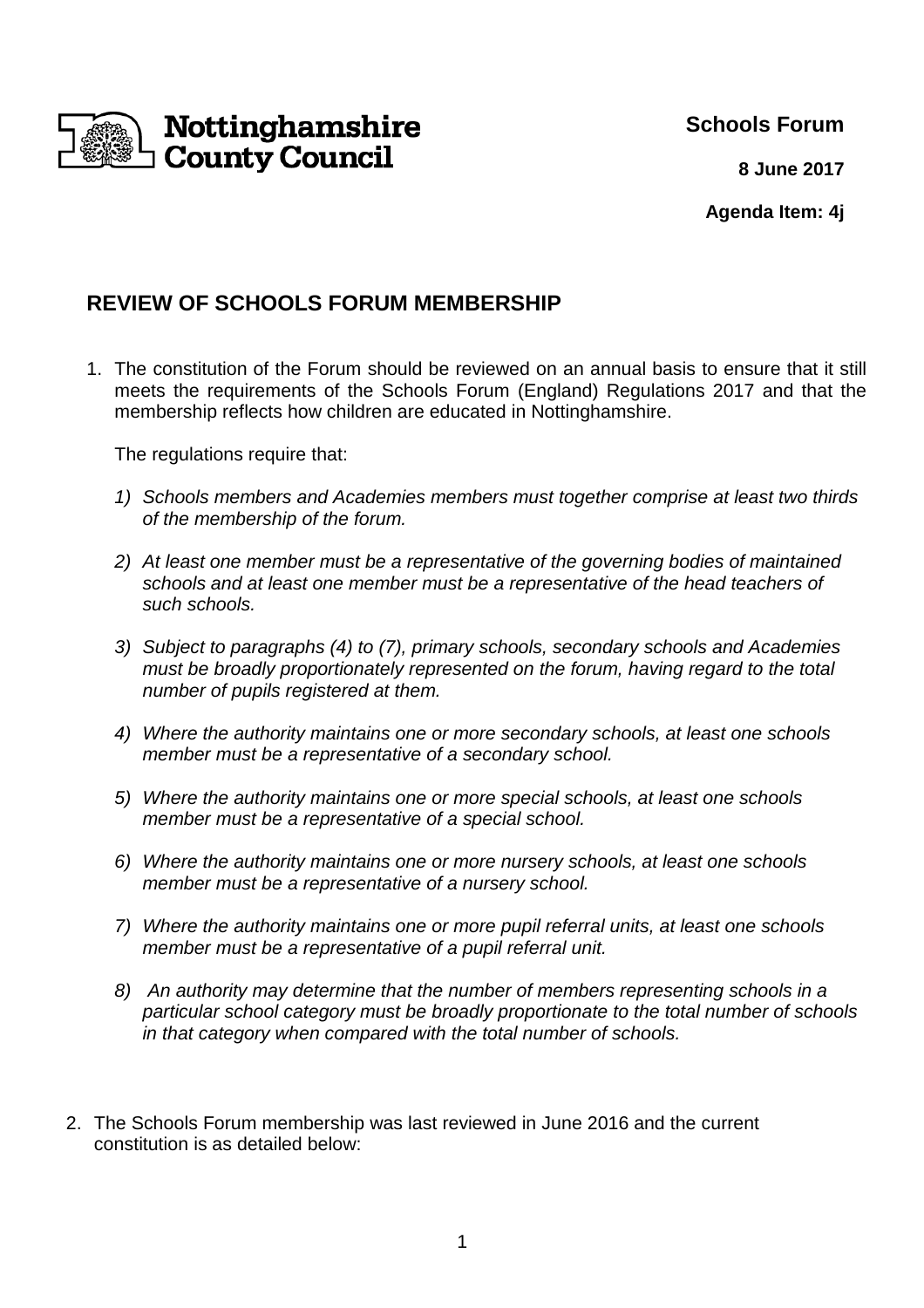School and Academy membership (based on pupil population)

- 7 maintained primary Head teachers
- 1 maintained secondary Head teacher
- 6 academy Head teachers
- 1 maintained special school Head Teacher
- 1 academy special school representative
- 5 governor representatives (minimum 1 maintained primary, 1 maintained secondary, 1 academy and 1 special school governor)

Non-school membership

- 1 16-19 institution representative (non-school or academy)
- 2 PVI representatives
- 2 Diocesan representatives
- 2 Trade Union representatives (teaching & non-teaching)

#### **Total membership: 28**

3. This membership was based on pupil data extracted from the October 2015 census and has now been updated to reflect the latest data from the October 2016 census in the following table:

| <b>Sector</b>          | <b>Number</b><br>Οf<br><b>Schools</b> | <b>October</b><br>2015<br><b>Census</b> | $\%$ | <b>Number</b><br><b>of</b><br><b>Schools</b> | <b>October</b><br>2016<br><b>Census</b> | $\%$ |
|------------------------|---------------------------------------|-----------------------------------------|------|----------------------------------------------|-----------------------------------------|------|
| Primary – maintained   | 239                                   | 51,269                                  | 50   | 221                                          | 48,490                                  | 46   |
| Secondary - maintained | 5                                     | 3,897                                   | 4    | 4                                            | 3,144                                   | 3    |
| Primary – academy      | 42                                    | 11,942                                  | 11   | 60                                           | 16,881                                  | 16   |
| Secondary - academy    | 41                                    | 35,741                                  | 35   | 42                                           | 36,512                                  | 35   |
|                        | 327                                   | 102,849                                 | 100  | 327                                          | 105,027                                 | 100  |

4. The membership for maintained primary and academy members is based on a pupil population ratio and there has been a significant shift in the number of pupils between these sectors, between the two census dates, which affect the membership. It is recommended, therefore, that the membership is updated to reflect this change in 2017/18 as follows:

School and Academy membership (based on pupil population)

- 6 (7) maintained primary Head teachers
- 1 maintained secondary Head teacher
- 7 (6) academy Head teachers
- 1 maintained special school Head Teacher
- 1 academy special school representative
- 5 governor representatives (minimum 1 maintained primary, 1 maintained secondary, 1 academy and 1 special school governor)

Non-school membership

• 1 16-19 institution representative (non-school or academy)